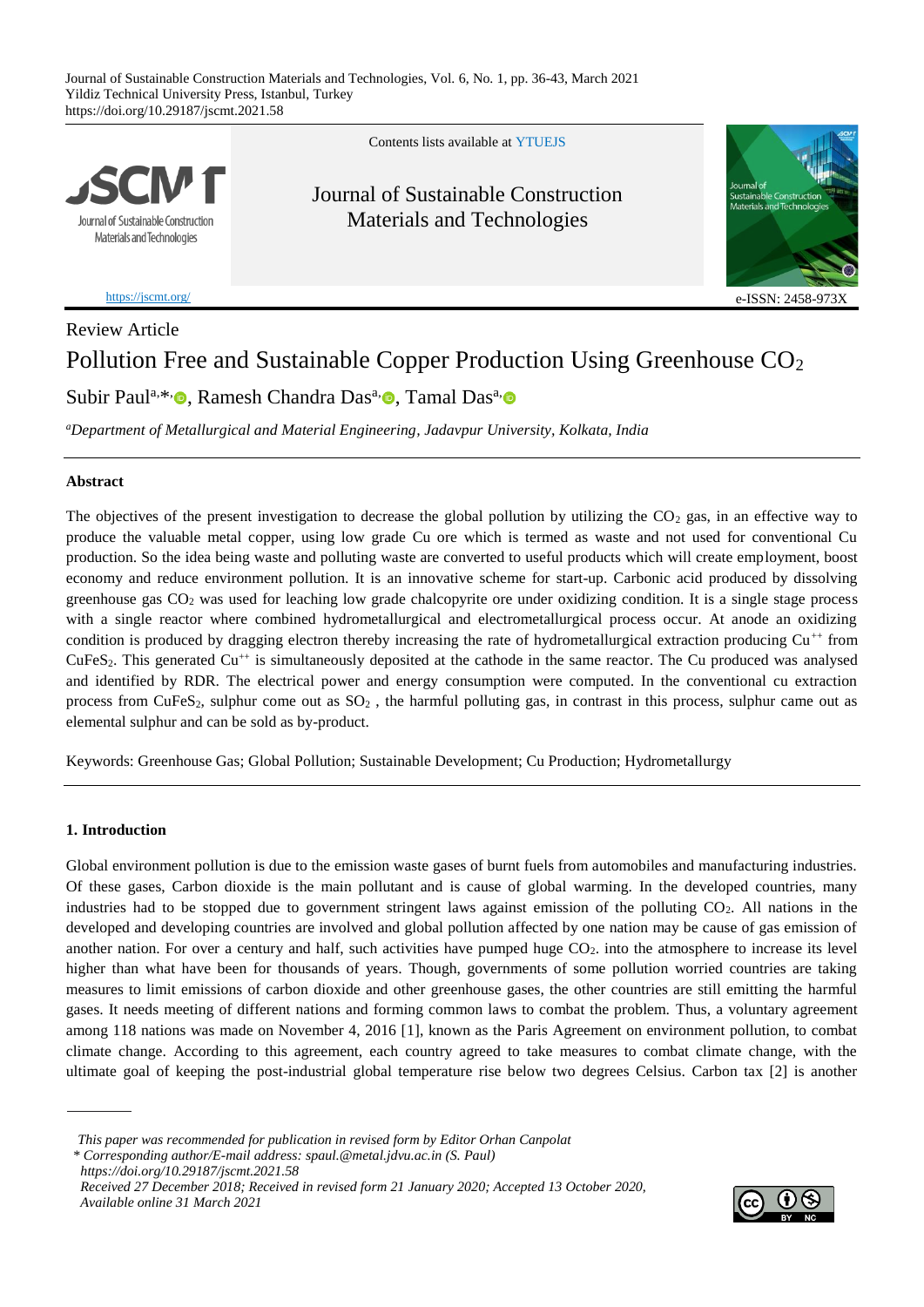method is cut down gas emission. In this case individuals and companies will have to pay higher taxes higher pollution generation process but will get incentives if they conserve energy and pollute less.

The present investigation aims at utilizing  $CO<sub>2</sub>$  and other harmful gases evolved in the atmosphere to produce useful products. That is waste to materials.

If CO<sup>2</sup> is passed through water carbonic acid is formed according to the following reaction.

$$
CO_2 + H_2O = H_2CO_3 \leftrightarrow 2H^+ + CO_3^{2}
$$
 (1)

Carbonic acid is produced and further by hydrolysis, acid is generated and pH decreases of the system. How to utilize these two products?

Chalcopyrite ore, CuFeS<sub>2</sub>, with Cu percentage less than 0.05% is not used for Cu production by conventional route. This low grade ore waste, obtained after mining and mineral beneficiation is dumped outside Cu extraction part and so only transportation cost is required to procure it.

Conventionally Cu is extracted from CuFeS<sub>2</sub> by pyrometallurgical route [3, 4], that is roasting and smelting, converting at high temperature, followed by Electrorefining. The first three processes generate another polluting gas  $SO_2$  which is thrown into the atmosphere and is the main culprit for acid rain. Instead, if the chalcopyrite ore CuFeS2 is hydrometallurgical extracted using by some solvent leachant [5], Sulphur will come as element sulphur S, which can be sold as by-product generation of  $SO_2$  can be prevented. The reaction is as follows:

$$
\text{CuFeS}_2 + X \text{ (Lechant: H+, Fe3+)} \rightarrow \text{Cu}^{2+} + \text{Fe}^{2+} + 2\text{S}
$$
 (2)

The reaction requires highly oxidizing condition to be maintained. Fe<sup>3+</sup> is an oxidizing agent, but it reduces to Fe<sup>2+</sup> after the reaction. To find the feasibility to utilize the green gas (1) for the above extraction of Cu (2), the reactions (1) and (2) need to be combined as follows:

$$
CuFeS2 + 4H+ + 2CO32 \to Cu2+ + Fe2+ + 2S + 2H2 + 2CO32
$$
 (3)

Since Cu/Cu<sup>2+</sup> system is more noble than  $H_2/H^+$  system, the reaction is feasible under oxidizing condition. Fe<sup>3+</sup>, an oxidizing agent, can be added to proceed the reaction to the forward direction, else the system can electrical oxidized by applying external potential to drag electron through electrode as discussed below.

### *1.2 Combining Hydro and Electro Metallurgical Process*

In this concept [6], two conducting neural electrodes such as graphite are placed into the hydrometallurgical reactor. The one which acts as anode generates electron, producing oxidizing condition by the following reaction:

$$
\text{Fe}^{2+} \text{-e} = \text{Fe}^{3+} \tag{4}
$$

So the Fe<sup>2+</sup> generated from the reaction (3) is oxidized back to Fe<sup>3+</sup> by electrical oxidation ion the vicinity of anode.

At cathode Cu is deposited by the following reaction:

$$
Cu^{2+} + 2e = Cu \tag{5}
$$

So the hydro and electro metallurgical processes occur simultaneously and in a single stage process Cu is produced. The applied potential and current from D C source works for oxidation at anode, favouring oxidizing condition in the vicinity of anode and reduction of  $Cu^{2+}$  to Cu at cathode for metal production. The potential should be controlled such that potential is sufficient to make reaction (5) occur but does not reduce  $H^+$  to H and  $Fe^{2+}$  to Fe.

The reversible electrode potential required foe Cu deposition is given by Nernst equation as follows:

 $E_{re} = E_0M + 2.33RT/nF \log[M++]$  (6)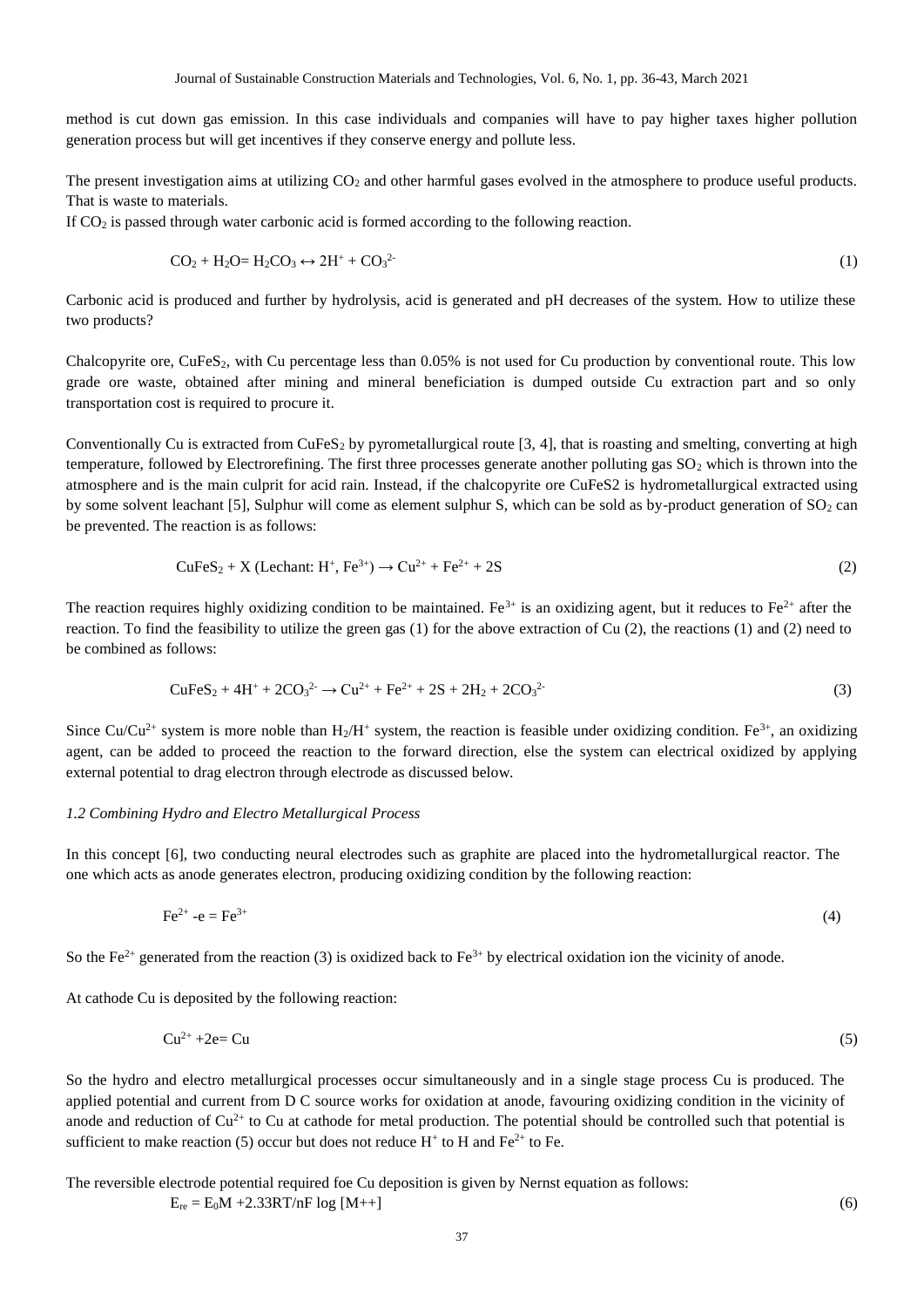Where M stands for any metal Cu. E<sub>0</sub>M is the standard electrode potential,  $E_{re}$  is the reversible potential Cu electrode potential, F= faraday, n= no of the electrons involved. At anode the following reaction occurs and the product of it produce oxidizing condition for the reaction (3) to proceed

$$
Anode \t2H_2O = 2H_+ + O_2 + 2e \t(7)
$$

The applied potential is for Cu deposition is much more than given by the equation (6), since over voltages need to be added as given by the following equation:

$$
E = E_{eq} + \eta_{act} + \eta_{con} + IR_{elyt}
$$
 (8)

Where  $\eta_{\text{act}}$  = Overvoltage due to activation polarization or charge transfer electrode reaction,  $\eta_{\text{con}}$  overvoltage due to concentration polarization or mass transfer process by diffusion through the electrolyte, Relyt resistance of the electrolyte.

Generally, for electrodeposition, the conductivity of the bath is made very high and the  $3<sup>rd</sup>$  term of the equation may be neglected.

## **2. Experimental Methods**

Low grade Chalcopyrite ore (0.05% Cu) was obtained (Figure 1) from Hindustan Copper Limited, Ghatshila, Jharkhand India. It was crushed and ground t0 -200 mesh. 20 gm of this ground ore was taken for each experiment. Polluting greenhouse gas  $CO<sub>2</sub>$  was generated by dropping dilute HCl over  $CaCO<sub>3</sub>$  as shown in Figure 2, experimental set up. Polluting gas was also produced by burning wood floor with air in an enclosed chamber as shown in the bottom part of Figure 2. The real pollution environment was used in the next stage of experiments after  $1<sup>st</sup>$  set of experiment using pure  $CO<sub>2</sub>$  was successful in producing Cu.

The polluting gas was passed through the solution (200ml distilled water), containing ground sample of 2gm Chalcopyrite ore. Two graphite electrodes were pushed through the top of the reactor and D C potential was applied across. The current and potential applied were recorded by digital meters. The electrode, connected with +ve terminal acted as anode and it helps in oxidizing leaching of the reaction 3. The other electrode, connected with the -ve terminal acted as cathode where Cu was supposed to deposit from  $Cu^{2+}$  ions. Initially oxidizer  $Fe^{3+}$  ions were added to the solution to start the reaction.

#### **3. Results and Discussion**

The noble idea behind the present work is utilization of exhaust polluting gasses (mainly  $CO<sub>2</sub>$ ) from the plant (Figure 1) and low grade unused chalcopyrite ore. Both are wastes which are converted to valuables. So the aim is waste to economy. Figure 2 shows the details of experimental set up which was discussed in the previous section.



Figure 1. Emission of polluting CO<sub>2</sub> gas used to produce Cu collected from waste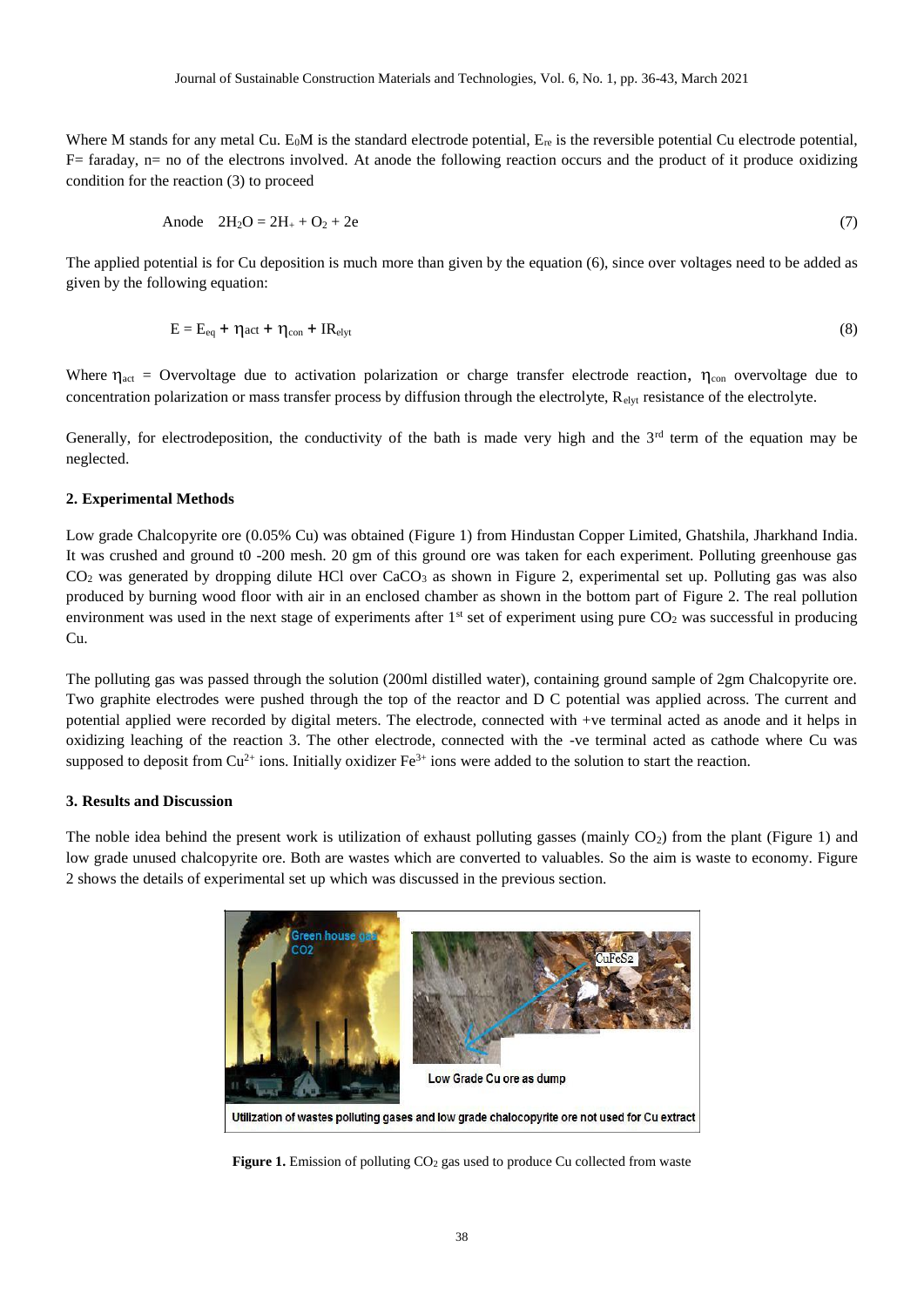

**Figure 2.** Experimental set up to extract Cu, using CO<sup>2</sup> generated from carbonate or Burning wood floor, by combined Hydro and Electro Metallurgical Process

It was found that after the experiment, the color of the solution turns yellow (Figure 3). This is due to release of elemental sulphur S as explained by the reactions (2) and (3) above. The solution was filtered and the residue (Sulphur) was dried to obtain sulphur as by-product. In the conventional process of Cu extraction from CuFeS<sub>2</sub>, sulphur comes out as  $SO_2$  gas which is thrown into the atmosphere, aggravating environment pollution. In the present process, not only this pollution problem is prevented, but sulphur comes out as product to sell and increase economy.



**Figure 3.** Showing yellowish solution due to release of elemental Sulphur

Figure 4 shows the Cu extracted at different temperature, both by hydrometallurgy and electrometallurgy.  $Cu^{2+}$  ions, first comes out from CuFeS<sub>2</sub> into the solution by reacting with carbonic acid, produced from  $CO_2$  gas (reaction 3). This is hydrometallurgical extraction of Cu. It requires an oxidizing condition. Initially it is provided by adding Fe<sup>3+</sup> ions. But once the reaction starts, the anodic region gets oxidized as electrons are dragged through anode, with the reaction (4), when  $Fe<sup>3+</sup>$  ions are regenerated, maintaining oxidizing condition at cathode the release  $Cu^{2+}$  ions are converted to metallic Cu. Thus, when Cu extracted by hydrometallurgy falls, Cu extracted by electrometallurgy rises.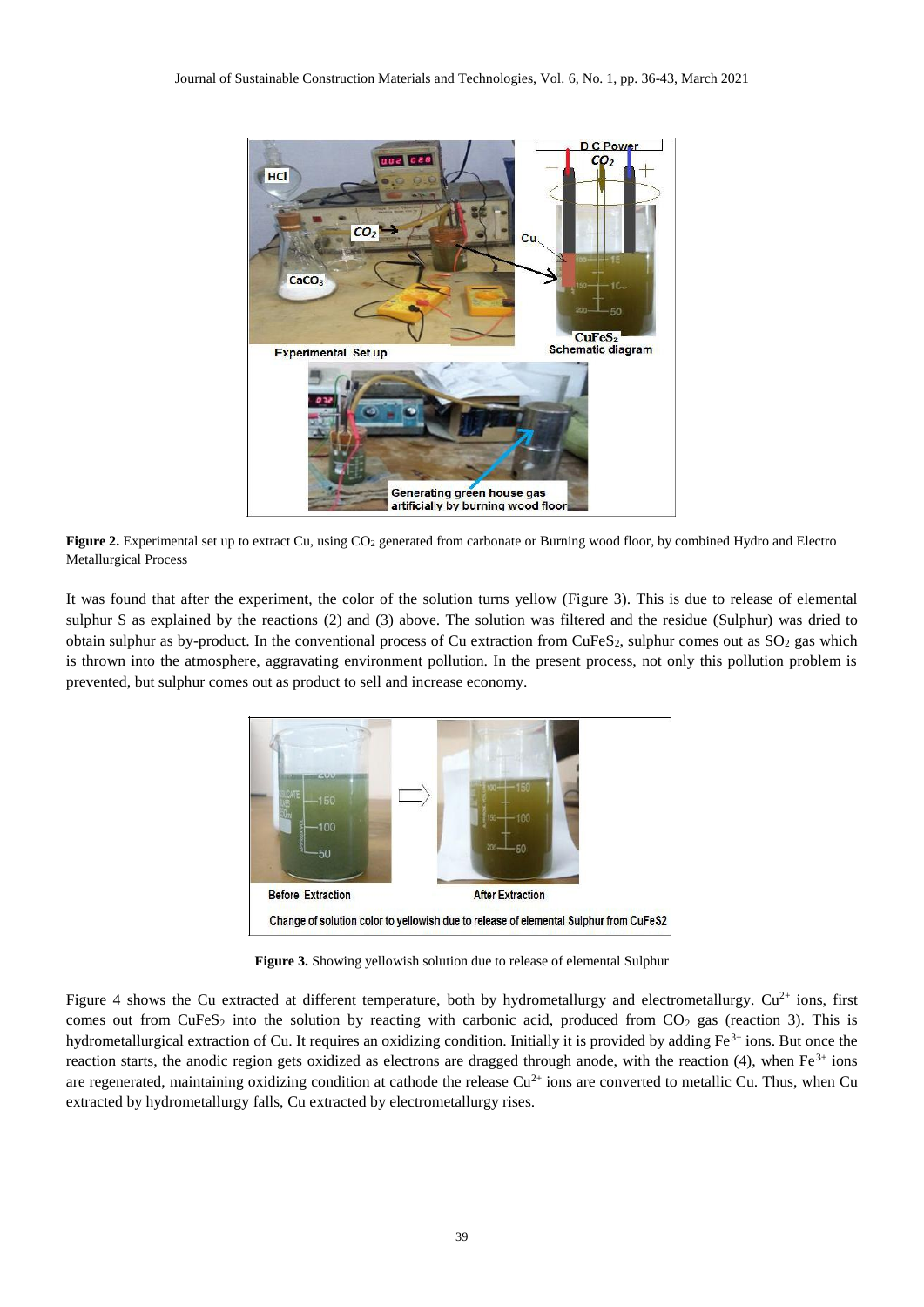

Figure 4. Bar graph showing metal extracted by Hydrometallurgy and Electro metallurgy with variation of temperature of leaching by CO<sub>2</sub>



Figure 5. Bar graph showing metal extracted by Hydrometallurgy and Electrometallurgy with variation of the time of extraction by CO<sub>2</sub>

Figure 5 shows similar study as the function of time of CO<sub>2</sub> gas passing, at fixed temperature of experiments. The bar shows at each time (say 30 min.), the addition of two bars values will give the total amount of Cu extracted during that time by the combined hydro and electrometallurgical process.

This is illustrated in Figure 6 which shows combined hydro and electro metallurgical extraction of Cu (green line curve) with passage of CO<sup>2</sup> passing. It is seen that with passage of time the Cu amount by hydrometallurgy decreases, while that by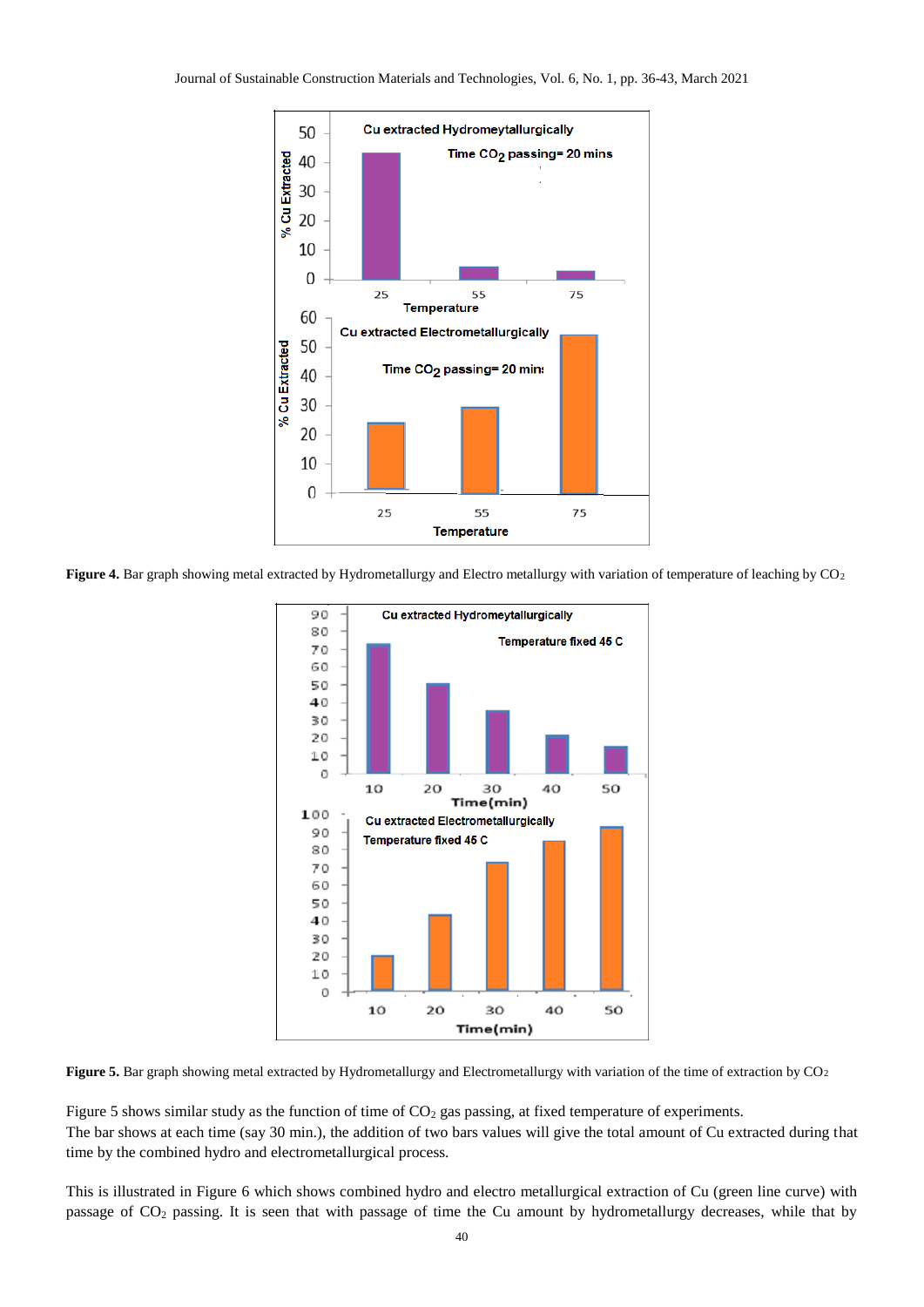electrometallurgy increases. So the  $Cu^{2+}$  released by hydrometallurgy is immediately deposited at graphite cathode. The XRD of the deposited Cu at cathode is shown in Figure 7, which exhibits the presence of Cu, along with some CuO.



**Figure 6.** Comparison of Cu Extracted by Hydrometallurgy, Electrometallurgy and combined



**Figure 7.** XRD of Electrodeposited Cu

The applied potential between the two electrodes was 2.0-3.0 volt, depending on the temperature of operation and the applied current density was 3- 5 mA/cm<sup>2</sup>. Figure 8 shows the power consumption and energy required for Cu production by combined hydro and electro metallurgical process using the greenhouse gas.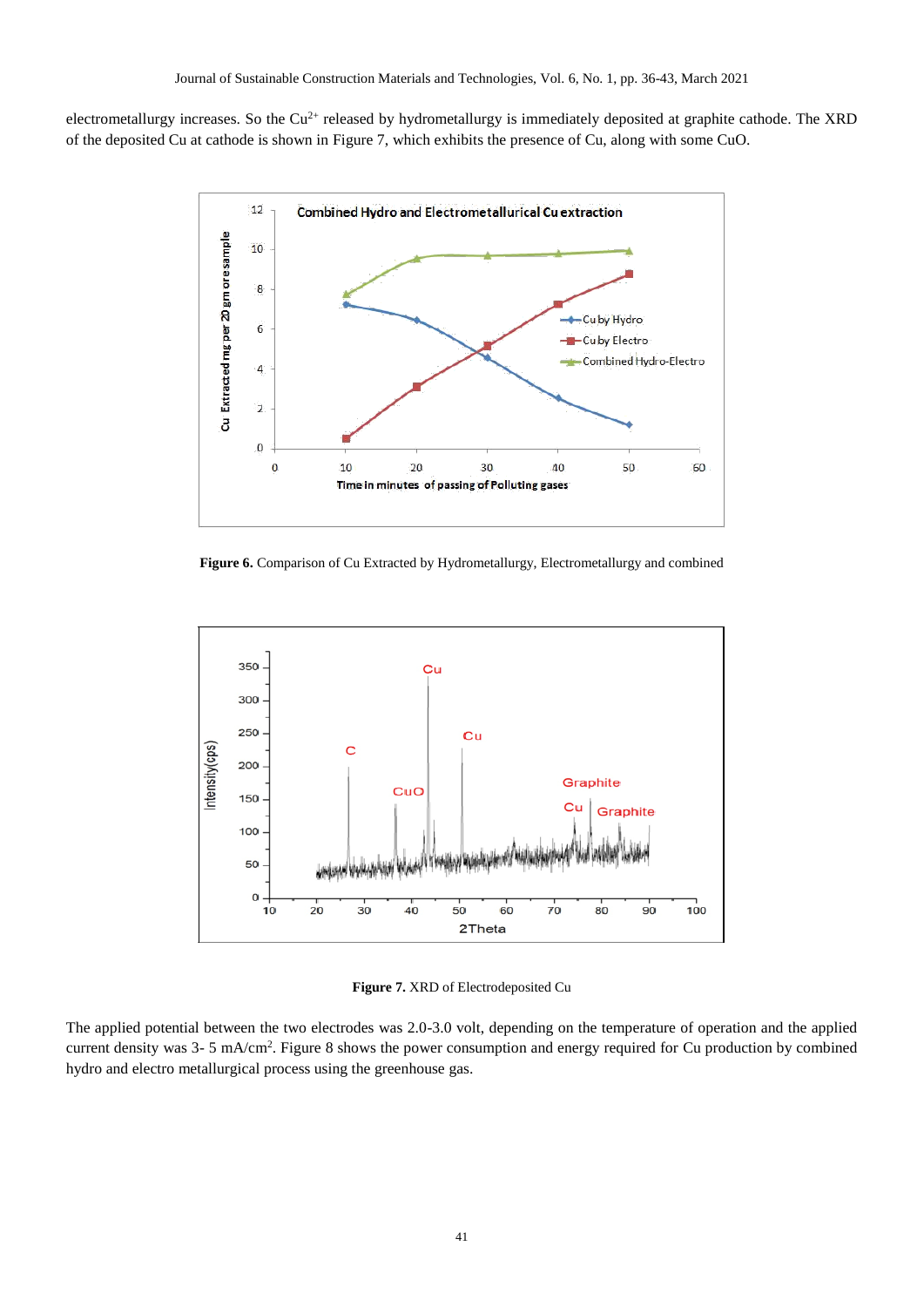

**Figure 8.** Power and energy consumption of amount of extracted Cu

# **4. Conclusion**

Cu production could be achieved from low grade Cu ore, using environment polluting greenhouse gases with an energy intensive process of a single stage combined hydro and electro metallurgical process.

## **Conflict of interest**

The authors declared no potential conflicts of interest with respect to the research, authorship, and/or publication of this article

### **Ethics**

There are no ethical issues after the publication of this manuscript.